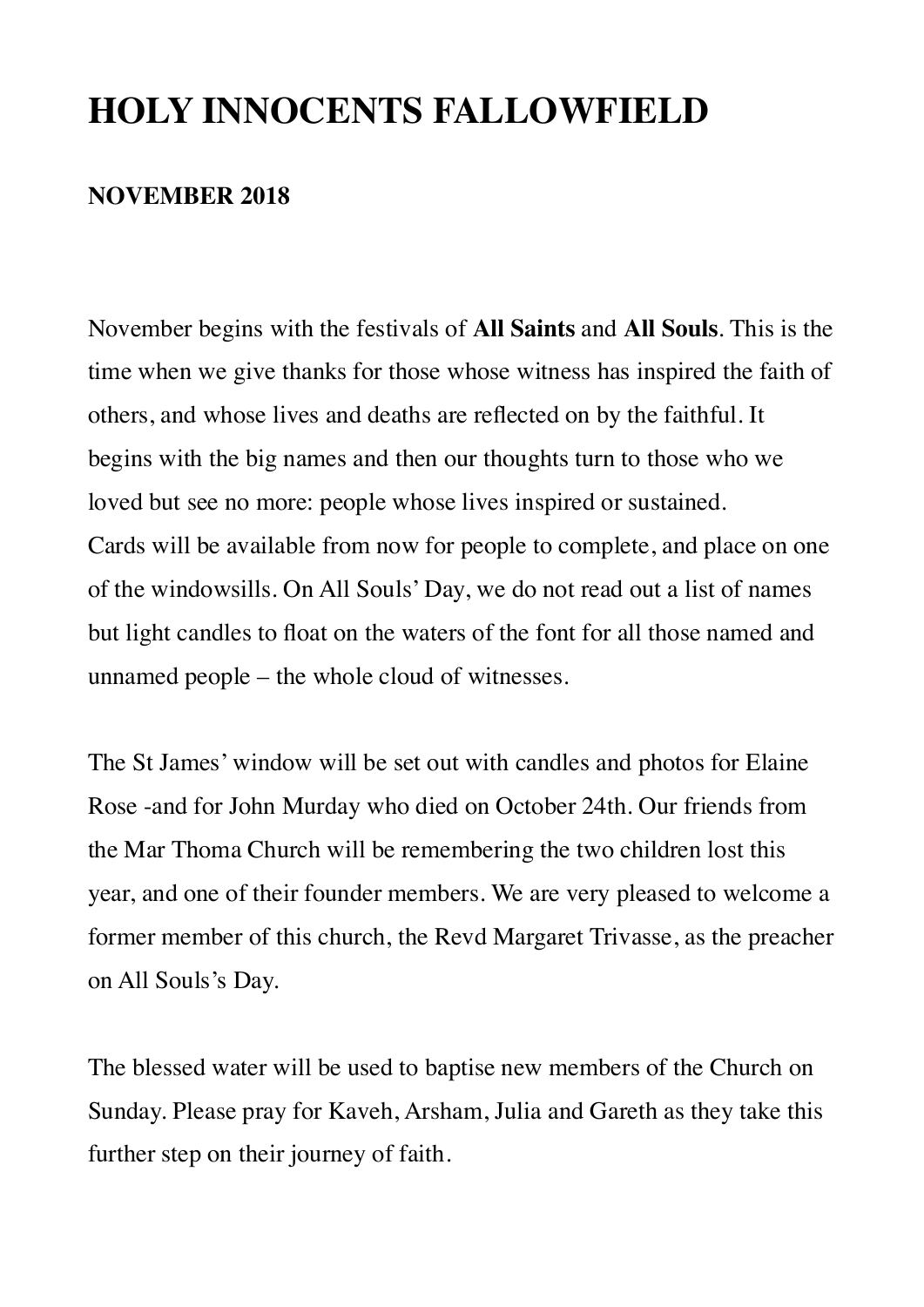Sunday November 11th marks the one hundredth anniversary of the end of the First World War, Children from St James' School have been researching names from the War Memorial with links to church and constructing poppies to plant in front of it. To mark the day we will be keeping the two minutes silence outside at the end of the service. We hope that members of the community will join us at the end to take part in the Act of Remembrance.

\*\*\*\*\*\*\*

#### **Thursday November 1st All Saints 7.30pm**

**President and Preacher: The Rector** 

**Readings:** Wisdom 3:1-9; Psalm 24:1-6; Revelation 21:1-6a; John  $11:32-44$ 

Hymns: Christ is our cornerstone; Gospel Acclamation; For all the saints; Give me the wings of faith to rise

**Other music:** How beauteous are their feet; Dance with the Saints

\*\*\*\*\*\*\*

**Friday November 2nd All Souls 7.30pm President: The Rector Preacher:** The Revd Margaret Trivasse **Readings:** Lamentations 3:17-26,31-33; Psalm 23; Romans 5:5-11; John  $6:37-40$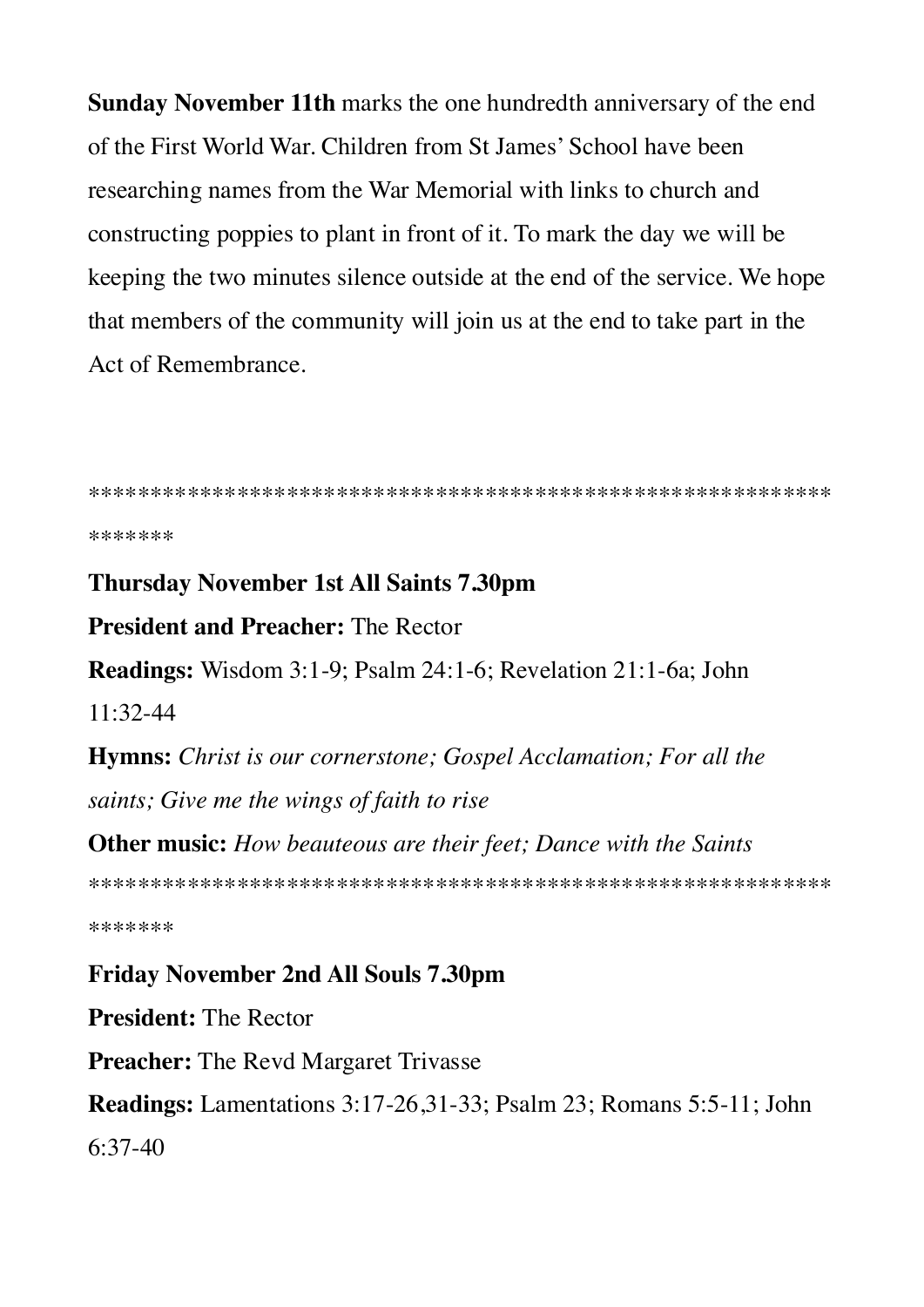**Hymns:** Thine be the glory; Let saints on earth in concert sing; Just as I am, without one plea; Now rest beneath night's shadow

**Other music:** Jerusalem the Golden; Author of the World's Joy; The

## Trisagion

\*\*\*\*\*\*\*

## **Sunday November 4th 4th before Advent**

**President and Preacher:** The Rector (Baptisms)

Readings: Deuteronomy 6:1-9; Psalm 119 Aleph; Hebrews 9:11-14; Mark  $12:28-34$ 

**Hymns:** Sing praise to God who reigns above; Gospel Acclamation; All praise to thee, for thou  $O$  King divine; There's a wideness in God's mercy

**Other music:** We turn to Christ alone

\*\*\*\*\*\*\*

# **Sunday November 11th Remembrance Sunday**

# **President and Preacher: The Rector**

**Readings:** Jonah 3:1-5,10; Psalm 62:5-end; Hebrews 9:24-end; Mark  $1:14-20$ 

**Hymns:** Love divine all loves excelling; Gospel Acclamation; Eternal God, before whose throne we stand; O God our help in ages past

**Other music:** For the fallen; If there is to be peace

\*\*\*\*\*\*\*

The Eucharist on Remembrance Day will end outside at the War Memorial in front of the church for the two minutes silence at 11am. Please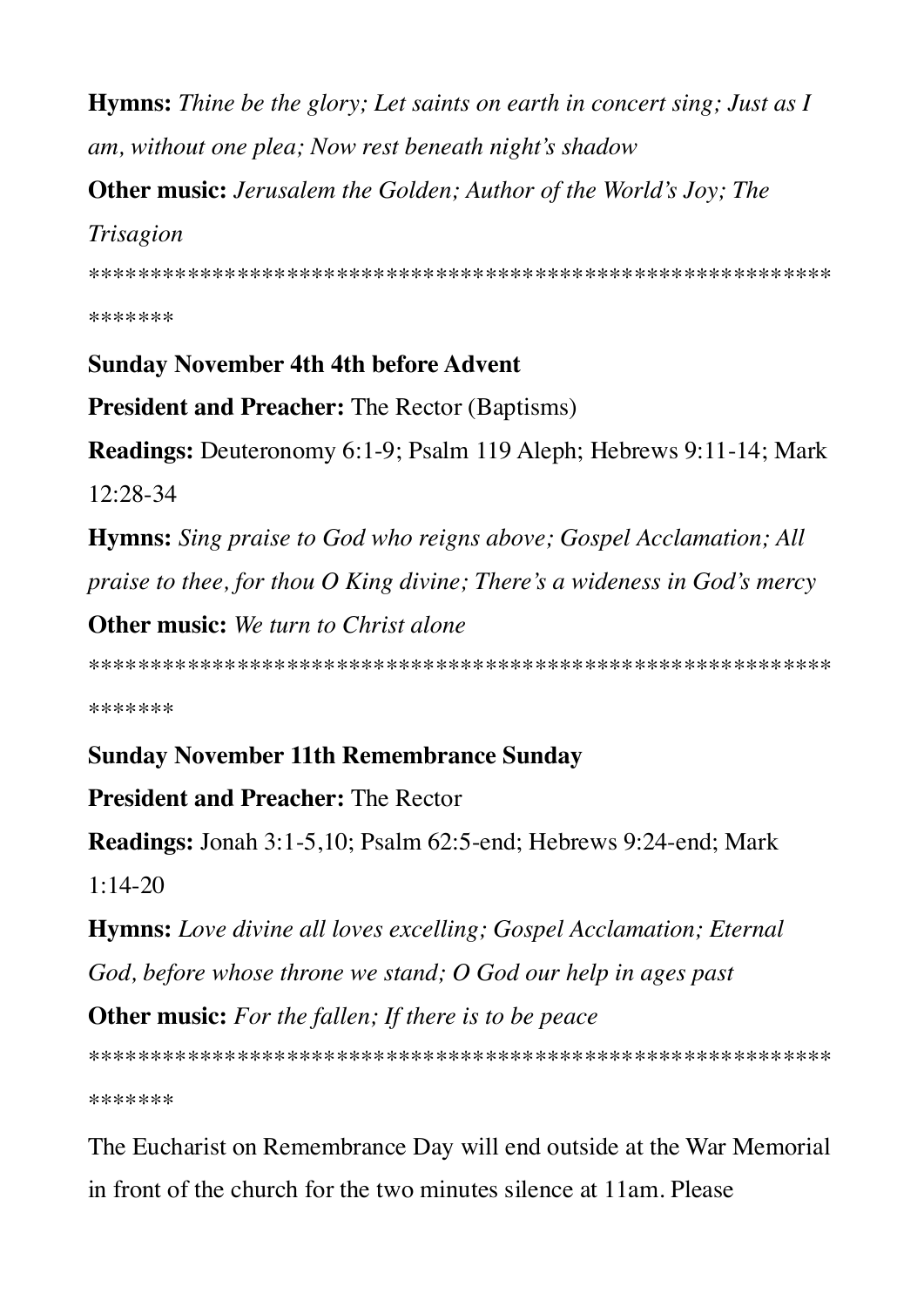remember to dress for the weather in November and possible rain on the day.

\*\*\*\*\*\*\*

#### **Sunday November 18th 2nd before Advent**

**President and Preacher: The Rector** 

**Readings:** Daniel 12:1-3; Psalm 16; Hebrews 10:11-14,19-25; Mark

 $13:1 - 8$ 

**Hymns:** Hark, what a sound; Gospel Acclamation; Be thou my vision; Glorious things of thee are spoken

**Other music:** Come, my way; Lead me, O Lord

\*\*\*\*\*\*\*

Sunday November 25th The Last Sunday of Year B: Christ the King

**President and Preacher: The Rector** 

**Readings:** Daniel 7:9-10; Psalm 93; Revelation 1:4b-8; John 18:33-37

**Hymns:** Christ triumphant, ever reigning; Gospel Acclamation; Hail

Redeemer, King divine; Crown him with many crowns

**Other music:** Rejoice the Lord is King

\*\*\*\*\*\*\*\*

The PCC meets on November 14th.

We will be thinking about suitable charities for our Advent giving: we usually give to a charity based in another country, and usually one that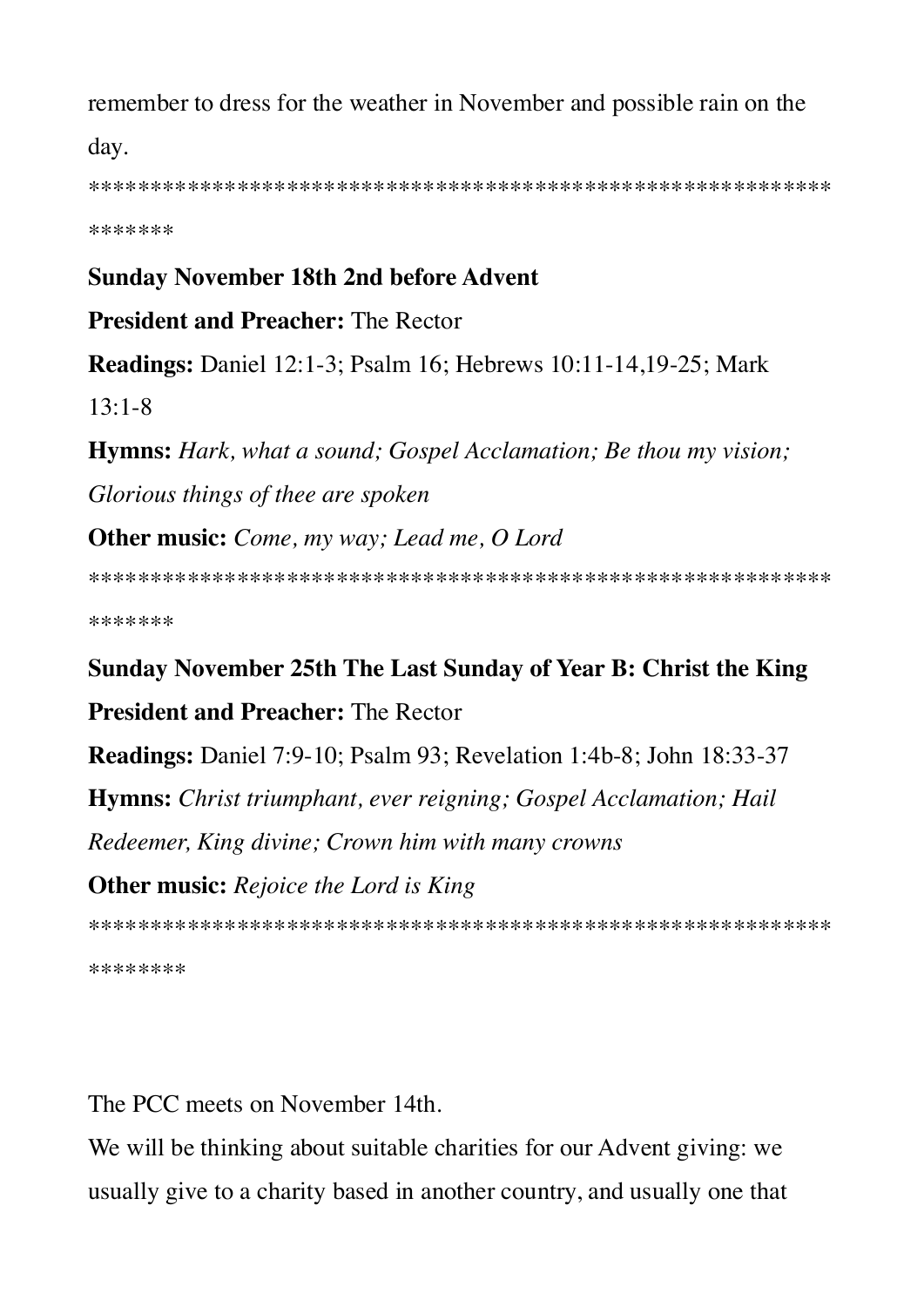works directly with children. If you have suggestions, please speak to the Rector or Wardens.

\*\*\*\*\*\*\*\*

## Making, Crafting and.... Fundraising

As part of our attempts to do some ongoing fundraising (either for general church funds, or to support people who are going through a difficult time) we are turning our hands to some "Making" activities. This will include the production of items that can be sold/bought as gifts. We are looking for durable fabrics to turn into bags, pieces of wood for producing icons, and small (very small) items of furniture to refresh creatively. If anyone knows someone with an electric or air-compressor staple gun, that would make our work a lot easier....Speak to Hilary if you would like to be involved. \*\*\*\*\*\*\*\*

Lynda is working on the new rota, to take us up to Easter next year. If you would like to be part of a particular team, then please speak to her as soon as possible!

Lectionaries for Year C are now available for members of the prayers team to collect.

### From the Manchester Guardian, 12th November 1919: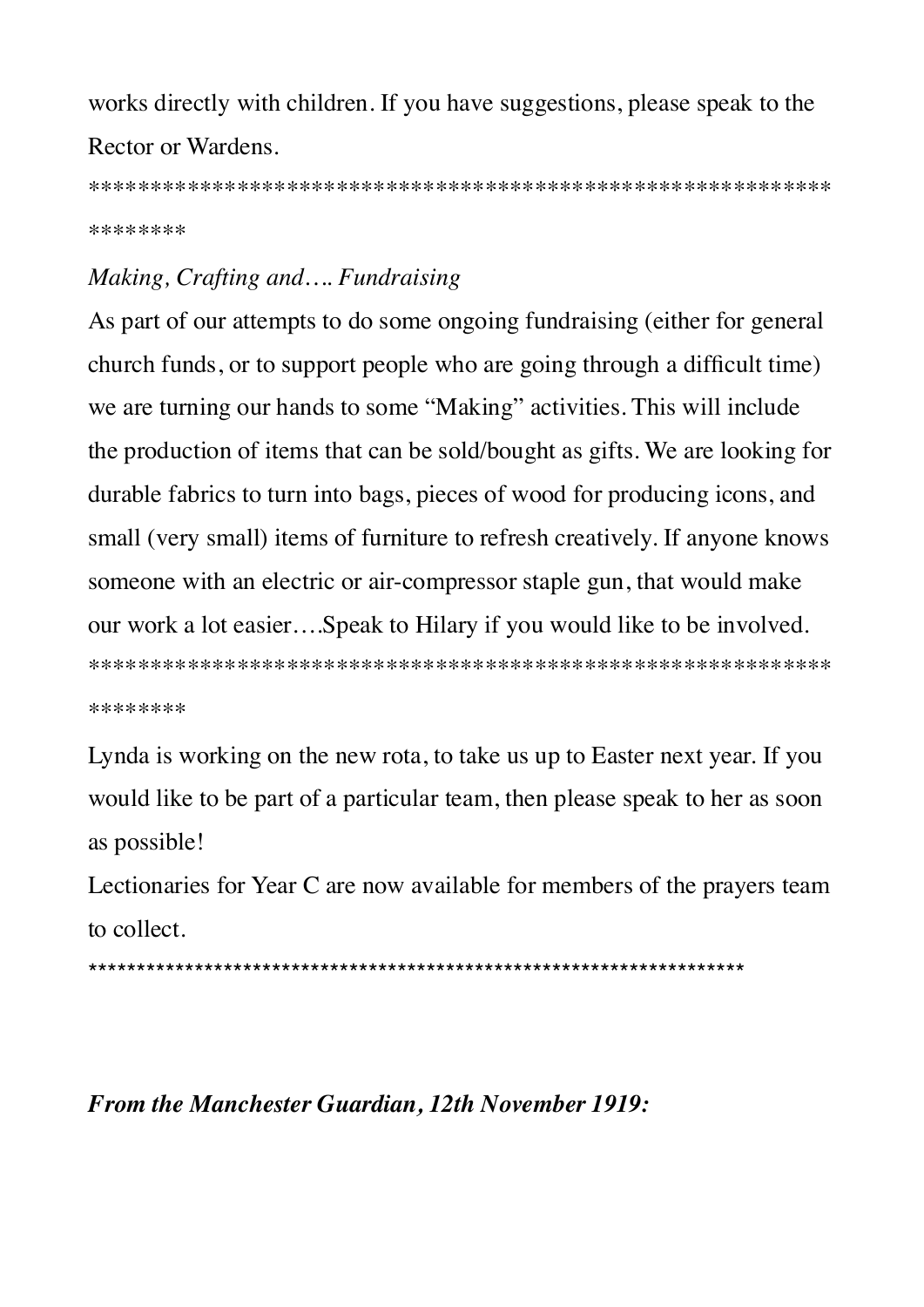It may be doubted whether the great central streets of Manchester have ever before been so silent as they were for two minutes yesterday morning. Even during the dead hours of the night there is ordinarily some little stir of traffic, and on Sundays silence never completely falls.

Yesterday's silence was but the more impressive because it came in the presence of every conceivable possibility of commotion. The peace came out of tumult, and passed swiftly into tumult again.

The main streets were filled with people as eleven o'clock drew near. Many had come especially to be present on a unique occasion. It was remarkable with what quickness all noise was hushed when the dull explosion of the first maroon was heard. Horses were pulled up, tramcars stopped still where they stood, carts and motor-cars and pedestrians were as if suddenly fixed to the ground.

With instinctive accord, all the men standing along the thickly-lined streets bared their heads. Then a more distant maroon was heard emphasising a silence that, like the Egyptian darkness, might almost be felt.

The faintest noises now took on the portentousness of the little noises that fill a quiet church. A woman coughed fifty yards away; a baby gave a faint cry; one could not move a foot without self-consciousness. Here and there were persons crying quietly, women furtively drying their eyes. The street seemed the centre of a calm which one felt to be reaching out to an undefined circumference. One began to ponder whether a more wonderful